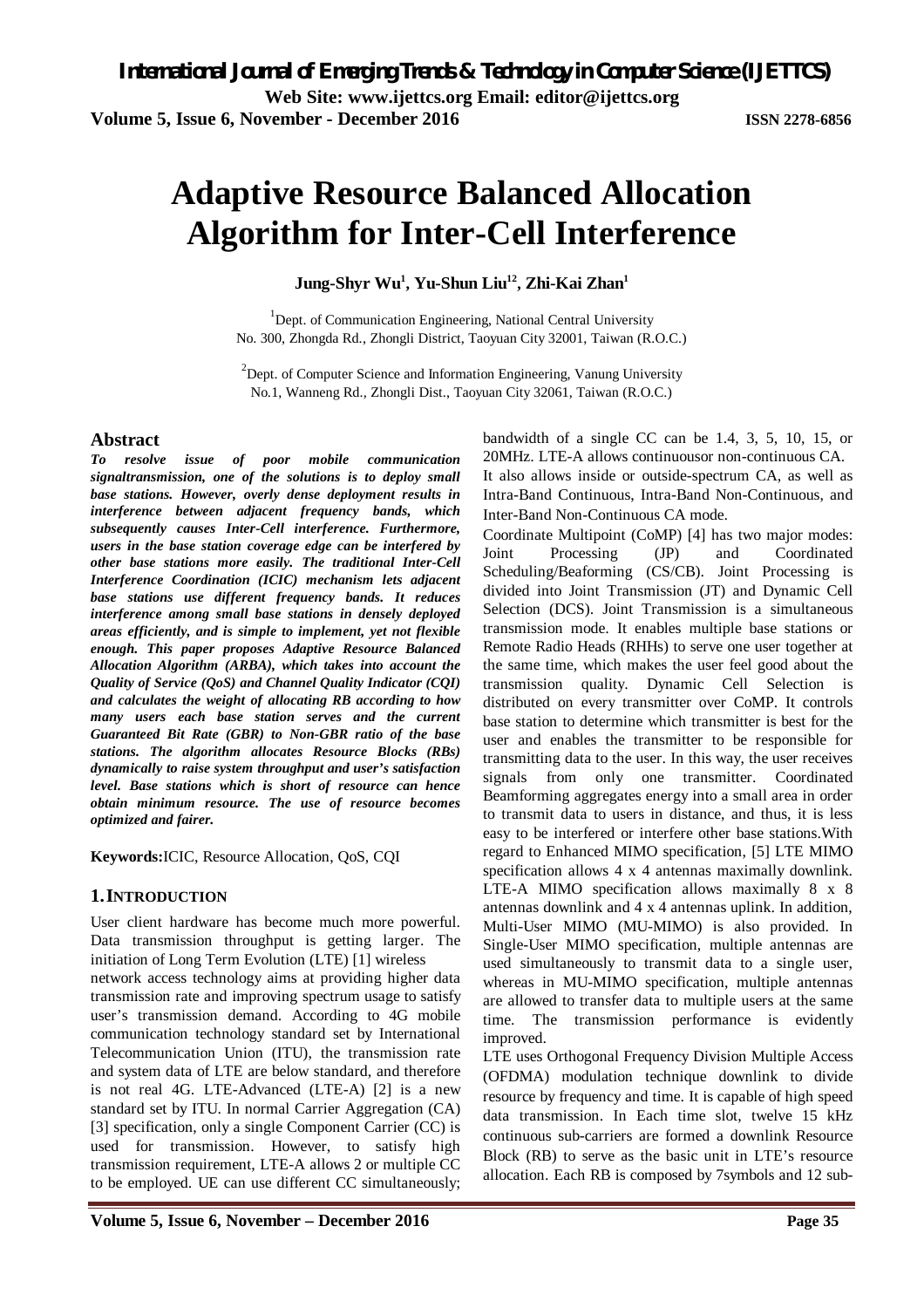carriers. The smallest block composed by each symbol and sub-carrier forms the minimum Resource Elementunit of spectral resource. There are 84 REs in each RB. Each RE has its own modulation mode depending on the CQI. Each RB's data transmission amount also varies. With respect to time domain, each frame is divided by a 10ms period. The latter is further divided into 10 sub-frames of 1ms. Each sub-frame is made up of two 0.5ms time slots. Each time slot has 6 to 7 symbols. There are a few methods to improve the transmission rate of wireless communication system, e.g., spectral usage rate, frequency allocation, modification of base station deployment density, and etc. Among them, raising base station deployment density is a better solution. Therefore, developing high density small base station related technique becomes crucial for moving forward to 5G.Small base station provides better signal quality because it is closer to users. It is usually installed in the coverage edge of macro base station. It not only enhances the signal quality in the edge, but also extends service range. Additionally, it can also be constructed in densely populated areas to share the load of macro base station, or to solve poor signal problems in large buildings or basements. When small base stations have been densely deployed, interference among them becomes obvious. Although small base station has a variety of advantages, user who is in the overlapping area of two small base stations may receive signals from both of them. If they are of the same frequency, the user client can be severely interfered, even suffer from reception break up.

This paper is organized as follows: 1. Introduction. 2. Related works. 3.Problem formulation. 4. Proposed algorithm. 5. Performance validation and results. 6. Conclusions. 7. References.

#### **2.RELATED WORKS**

Inter-Cell interference often happens in cell edge. In homogeneous network architecture, UE receives several small cell signals of the same frequency, and thus has a high opportunity to be interfered by other small cell signals. The solution 3GPP release 8 proposestoresolve inter-cell interference is Inter-Cell Interference Coordination (ICIC) [6]. Its major technique is Frequency Reuse, which reduces inter-smallcell interference by reallocating frequency. Soft Frequency Reuse (SFR) is the most typical method of ICIC. The spectrum is divided into two groups: major sub-carrier group and minor sub-carrier group. The UE in service is categorized into two kinds: UE of relay node (at cell edge) and UE of central node (at cell center).Related study is as presented in [7]. The study was based on cognitive sensing technique and proposed a multilayer solution, containing channel assignment, power allocation, and macrocell to femtocell scheduling, to decrease interference. The adjacent small cells were grouped as a physical cluster (PC) to reduce interference.

Virtual Cluster (VC) mechanism was then employed to reallocate power so as to decrease inter-layer interference. The result performance was acceptable.[8] adopted traditional ICIC method. In sector regional networks, partial resource preserved for UEs in the small cell center and that in the small cell edge were allocated by orthogonal adjacent small cells. eNBcould allocate users using sub-carriers and was capable of carrying communication information such as ICIC. The relay nodes could self-adaptively reused boundary spectrum in the adjacent small regions (center of orthogonal small region and edge of adjacent small region) to serve UEs. The gains were thereby reused to reduce interference and increase average SINR and user throughput. [9] equaled the distance between a smallcell and a macrocell to the priority of sub-carrierallocation. The smallcell closest to the macrocell was given the priority to allocate subcarriers. As a result, SINR became the foundation of allocation (the one with the best SINR had the priority to allocate sub-carriers). The priority was determined according to the user's interference level, QoS, and Head of Line (HOL). The priority of scheduling sub-carriers could be found, throughput and performance be boost as well. Nevertheless, the default setting of small cells was similar. Therefore, the distance between smallcell and macrocell became the deciding factor of priority and QoS. Authors of [10]investigated the factors of frequencyreuse. [11] proposed a channel signal quality based technique, which divided users into cell edge group and cell center group, instead of grouping them according to their distance to the cell. Its interference coordination method was SFR. This coordination mechanism was based on a diagram of interference, which showed the interference relationship among mobile network users.In work [12], a SFR-based multi-cell system mode resource allocation mechanism simplified and established an optimal solution within the restriction of SFR's spectrum and power to obtain an optimized local allocation rule.Many studies focused on how to improve FFR technique so as to become methods of ICIC. This paper proposes dynamic Resource Blocks (RBs) allocation mechanism, which takes into account the Quality of Service (QoS) and Channel Quality Indicator (CQI) and calculates base station weight to allocate RBsbasing on how many users each base station serves and the current Guaranteed Bit Rate (GBR) and Non-GBR ratio of the base stations. Bases stations short of resource can hence obtain minimum resource. The use of resource becomes optimized and fairer.

#### **3.PROBLEM FORMULATION**

#### **3.1 Quality indicators**

The title of the paper is centered 17.8 mm (0.67") below the top of the page in 24 point font. Right below the title (separated by single line spacing) are the names of the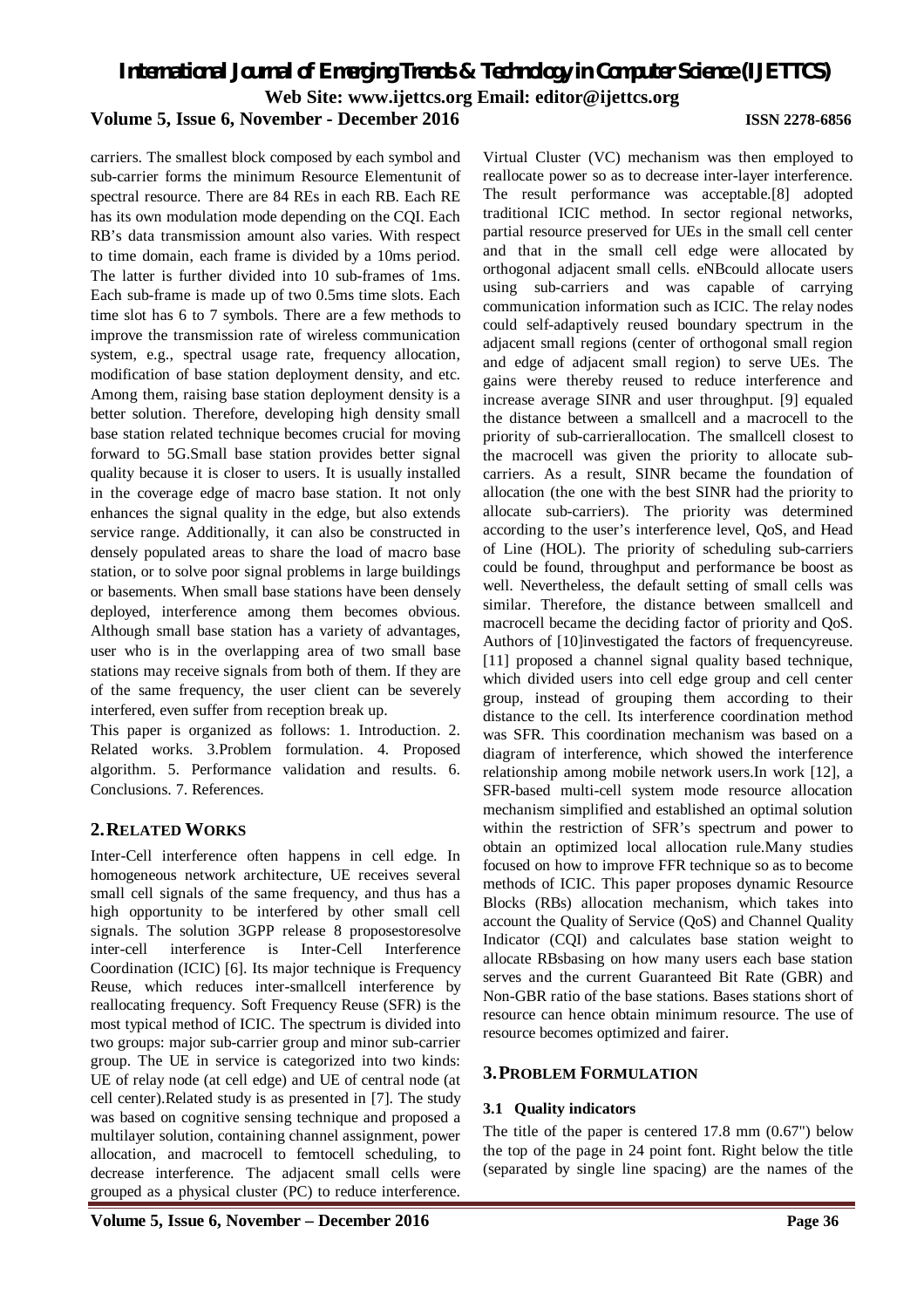### **Volume 5, Issue 6, November - December 2016 ISSN 2278-6856**

authors. The font size for the authors is 11pt. Author affiliations shall be in 9 pt.

Channel Quality Indicator (CQI) [13] is a parameter designin cellphone to regularly report backconnection condition ofto base station or to respond to inquiries from base station. Each UE may have specific CQI for each RB. The CQI of LTE is shown in Figure 1. The higher the value of CQI, the better the channel quality, the better the modulation coding mechanism, and the higher the throughput. CQI allows base stations to know the current channel quality. Higher CQI value indicates better channel quality. Base station thus chooses the modulation technique which has higher transmission rate. However, more data are transferred at oncein this way, and the ability to protect signals might be sacrificed. When transmission quality degrades, lower CQI value is reported back by the cellphone. Knowing that the channel quality is bad, base station chooses the modulation technique with lower transmission quality and thereby has stronger ability to protect the transmission data. As a result, less interference, but worse transmission efficiency.

| <b>CQI index</b> | modulation  | code rate x 1024 | efficiency |  |
|------------------|-------------|------------------|------------|--|
| 0                |             | out of range     |            |  |
|                  | QPSK        | 78               | 0.1523     |  |
| $\overline{c}$   | QPSK        | 120              | 0.2344     |  |
| 3                | QPSK        | 193              | 0.3770     |  |
| 4                | <b>QPSK</b> | 308              | 0.6016     |  |
| 5                | QPSK        | 449              | 0.8770     |  |
| 6                | QPSK        | 602              | 1.1758     |  |
| 7                | 16QAM       | 378              | 1.4766     |  |
| 8                | 16QAM       | 490              | 1.9141     |  |
| 9                | 16QAM       | 616              | 2.4063     |  |
| 10               | 64QAM       | 466              | 2.7305     |  |
| 11               | 64QAM       | 567              | 3.3223     |  |
| 12               | 64QAM       | 666              | 3.9023     |  |
| 13               | 64QAM       | 772              | 4.5234     |  |
| 14               | 64QAM       | 873              | 5.1152     |  |
| 15               | 64QAM       | 948              | 5.5547     |  |

**Figure 1**Channel Quality Indicator (CQI) [Source of information: 3GPP]

Quality of Service (QoS) [14] is a traffic prioritization control mechanism in packet-switched networks. It provides different priority to different UEs or to different types of data in order to raise or ensure the service quality of certain data, especially time-sensitive voice data or multimedia application. For example, Voice over IP (VoIP) and almost real-time data transmission need stable transmission time and rate, and therefore they should be given higher service priority. 3GPP release 8 defines nine service levels (QoS Class Identifier, QCI). Important QoS parameters of EPS loading contains QCI, the classification of which is shown in Figure 2, containing parameters such as priority of service, packet delay budget, etc. This QCI table categorizes resource into two types, Guarantee Bit Rate (GBR) and Non-Guarantee Bit Rate (Non-GBR). GBR allows required data to keep being transferred and guarantees service quality even in high loading condition. In contrast, Non-GBR intends to lower transmission rate in high loading condition. Non-GBR tolerates packet loss

and thus is more possible to establish connection all the time. Yet, GBR often sets up connection when it is necessary.

| QCI            | Resource<br>Type | Priority       | Packet<br>Delay<br>Budget | Packet<br>Error<br>Loss | <b>Example Services</b>                                                                                              |  |  |
|----------------|------------------|----------------|---------------------------|-------------------------|----------------------------------------------------------------------------------------------------------------------|--|--|
| 1              |                  | 2              | 100 <sub>ms</sub>         | $10^{-2}$               | <b>Conversational Voice</b>                                                                                          |  |  |
| $\overline{2}$ |                  | 4              | 150 <sub>ms</sub>         | $10^{-3}$               | Conversational Video (Live Streaming)                                                                                |  |  |
| 3              | <b>GBR</b>       | 3              | 50ms                      | $10^{-3}$               | Real Time Gaming                                                                                                     |  |  |
| 4              |                  | 5              | 300 <sub>ms</sub>         | $10^{-6}$               | Non-Conversational Video (Buffered Streaming)                                                                        |  |  |
| 5              |                  |                | 100 <sub>ms</sub>         | $10^{-6}$               | <b>IMS Signalling</b>                                                                                                |  |  |
| 6              | Non-             | 6              | 300 <sub>ms</sub>         | $10^{-6}$               | Video (Buffered Streaming) TCP-based (e.g.,<br>www, e-mail, chat, ftp, p2p file sharing,<br>progressive video, etc.) |  |  |
| 7              | <b>GBR</b>       | $\overline{7}$ | 100ms                     | $10^{-3}$               | Voice, Video (Live Streaming),<br>Interactive<br>Gaming                                                              |  |  |
| 8              |                  | 8              | 300 <sub>ms</sub>         | $10^{-6}$               | Video (Buffered Streaming) TCP-based (e.g.,                                                                          |  |  |
| 9              |                  | 9              |                           |                         | www, e-mail, chat, ftp, p2p file sharing,<br>progressive video, etc.)                                                |  |  |

**Figure 2**QoS Class Identifier (QCI) (Source of information: 3GPP)

#### **3.2 Scheduling algorithms**

Packet Scheduling Algorithm is a treatmentby base station to allocate resource to UE. RB is the unit of resource allocation. It is allocated to UE according to the computational result of an algorithm. UE then uses these RBs to transmit data. If a base station receives many requirements, good scheduling mechanism will be necessary in order to complete the work of allocation. For instance, a LTE base station which has 20MHz bandwidth only has 100 RBs to assign per 0.5ms. How to make optimal allocation withinresourcelimit depends on a variety of scheduling algorithmdesigns. When there are different data flows entering the scheduler at the same time, the scheduler collocates the RBs in the scheduling matrix in terms of the scheduling algorithm, e.g., the *i*<sup>th</sup> data flow is marked flow(*i*) and the  $j^{\text{th}}RB$  is marked RB(*j*). Each data flow and its corresponding RB have a weight value  $m(i,j)$ . The corresponding RB will be allocated to the data flow.

The well-known Proportional Fair (PF) [15] algorithm considers both throughput and fairness. Many algorithms base on PF. PF gives priority of resource usage to UE with better channel quality. Thus, a less considerate algorithm could let UE with better channel quality occupy valuable resource and pretend UE with poor channel quality to have enough resource, even starve to death. The feature of PF algorithm is that it can lower the weight of the UE which has higher resource usage rate for a longtime at any time.PF is able to allow disadvantage UE to be allocated with proper resources fairly. To take into account of channel quality and throughput boost, the algorithm is demonstrated by the following equation.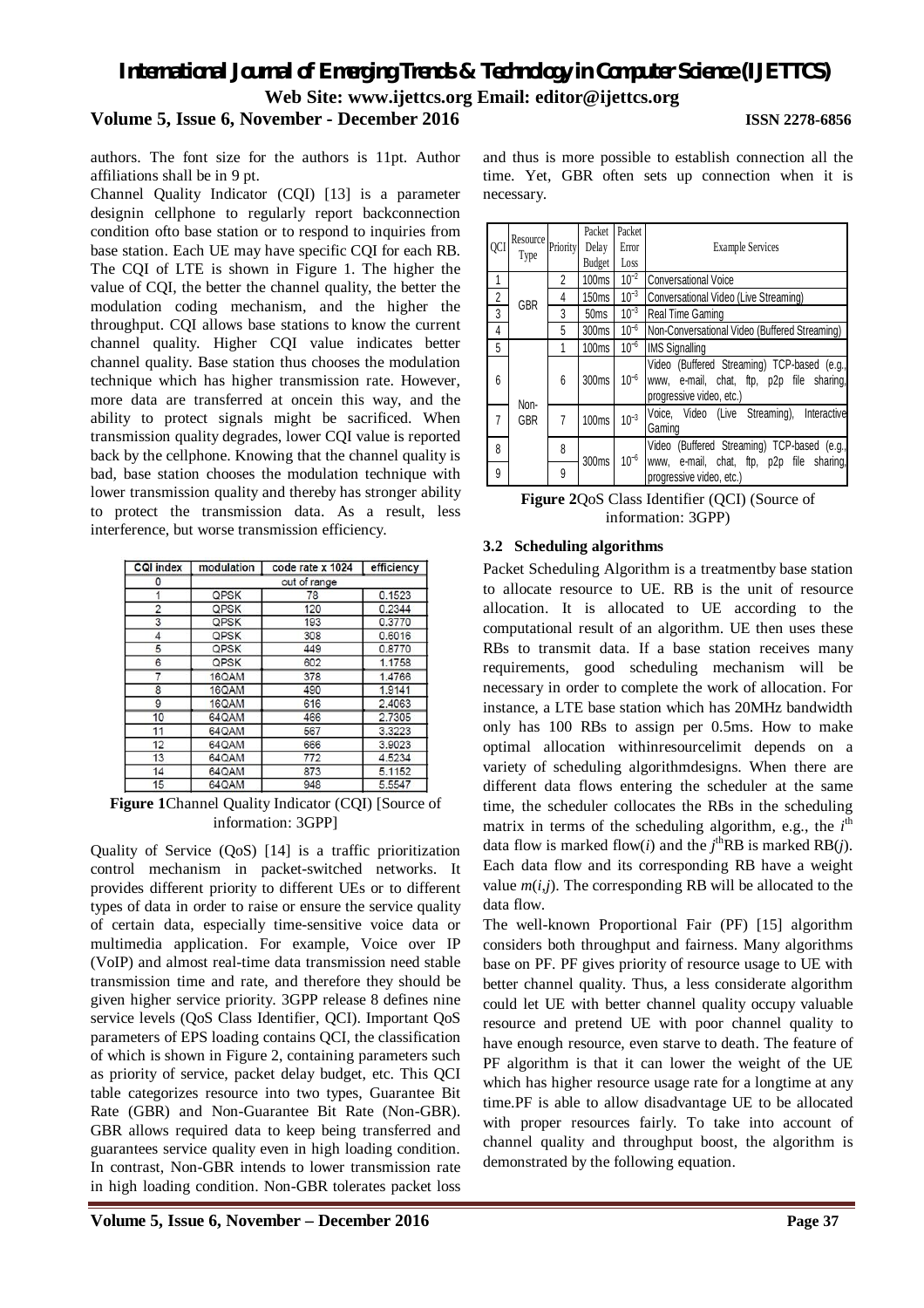### **Volume 5, Issue 6, November - December 2016 ISSN 2278-6856**

$$
\overline{r_i}(t) = \beta \cdot \overline{r_i}(t-1) + (1-\beta) \cdot r_i(t) \quad 0 \le \beta \le 1 \dots \dots (2)
$$

In Equation (1):

- 1.  $r_i(t)$  denotes the transmission rate of the data flow in time point  $t$ . Channel quality and throughput are both considered. The bigger the value of  $r<sub>i</sub>(t)$ , the higher the priority of the data flow. For fairness of resource allocation.  $\overline{r_i}(t-1)$  is used for modification.
- 2.  $\overline{r_i}(t-1)$ is regarded as the average transmission rate from the *i*<sup>th</sup> data flow to  $t$  – 1. The larger the value of  $\overline{r_i}(t)$ , the lower the priority. If average rate increases, the weight decreases. Equation (2) figures out  $\overline{r_i}(t)$ .  $\beta$  value is designed as a parameter to make minor modification in order to control the ratio of average rate to attainable rate.

Modified Largest Weighted Delay First (MLWDF) [16] has a largest weighted delay control mechanism. It possesses the advantage which PF does and considers service quality. It guarantees real-time data transmission rate. To take into account head-of-line packet latency and packet loss rate, the algorithm is demonstrated with the equation as follows.

$$
m(i,j) = \begin{cases} \frac{r_i(t)}{\overline{r_i}(t-1)} i \in NRT \\ -\log \delta_i \cdot \frac{v_{HOL_i}}{r_i} \cdot \frac{r_i(t)}{\overline{r_i}(t-1)} i \in RT \end{cases} \tag{3}
$$

MLWDF processes Real Time (RT) data and Non-Real-Time (NRT) data separately. NRT data is processed usingPF's method. Yet, with regard to RT data, packet latency and loss rate must be taken into consideration. Therefore, in Equation (3), denotes acceptable loss rate.  $D_{Hi}$  is the latency of data flow . is the upper limit of the latency of data flow . Compared to the equation of NRT data, RT data transmission contains an additional parameter of weight,  $-\log \delta_i \cdot \frac{D_{HOL_i}}{\tau_i}$ , for increasing the algorithm's stability.

#### **4.PROPOSED ALGORITHM**

Macro base station has bigger power and larger coverage. It demands simulation of many conditions and scenarios before deployment in order to be established. Nevertheless, small base station has the advantages of low power, cost, small coverage, and low tendency to be affected by geographic environment. The factors for consideration concerning establishing small base station are less than those for macro base station. If small base stations are

deployed by forming a cluster, the signals from one another will certainly overlap. UE which is in the overlapping area cannot avoid being interfered by signals from other base stations. If the interference must be eliminated, spectrum allocation coordination among base stations should be done. Methods of eliminating interference include frequency division, time division, and space division.

Frequencydivision allows adjacent base stations to use different frequency bands to avoid interference, e.g., ICIC. Time division staggers the time when adjacent base stations use the same frequency band, e.g., eICIC. Space division coordinates the power of the base stations that interfere one another and reduces signal overlapping areas. Static way of space division adjusts the power of the newly added base station with signal factors of other base stations in mind. Dynamic way of space division allows base stations to dynamically detect the environment and automatically adjust power and other parameters. Traditional ICIC is simple and easy to implement. It is suitable for frequency domain resource allocation that is dynamic user priority based. However, this method is not flexible enough regarding the use of spectrum. To cope with this, this paper proposes Adaptive Resource Balanced Allocation algorithm (ARBA) to solve the interference problem that happens in small base station clusters, Different from normal ICIC that is inflexible as to the allocation of spectrum, our algorithm is able to choose the most suitable UE to be assigned with proper resources. This algorithm allocates resources effectively according to the number of UEs which the base station serves and the ratio of GBR to Non-GBR flows. This algorithm is capable of improving system performance and user satisfaction.

Figure 3 illustrates the workflow of ARBA algorithm. The steps are described as follows.

1. by the UEs.

- 2.Sum all CQI values reported back by all UEs according to the RB's serial number. Categorize the RBs into five groups according to the sum. Give each group a serial number (from 1 to 5). The smaller the number the higher the priority.
- 3.Figure out ratio, *R*, of GBR to Non-GBR flows. Mark Hold to the RB which is not yet allocated and has the smallest serial number.
	- 3-a If no other base station competes for it, the base station will hold the RB.
	- 3-b If other base stations also mark Hold to RB No.1, then a conflict occurs. The holder of the RB is decided by comparing base stationweight. Weight  $W_i$  is calculated by Equation (4). The one with the highest *W<sup>i</sup>* holds the conflicting RB. The other base stations give up this RB.
- 4.When the competition for RB finishes, each base station calculatesweightratio. Weight ratio,  $n_i^{demand}$ , is figured out by Equation (5). Base station that is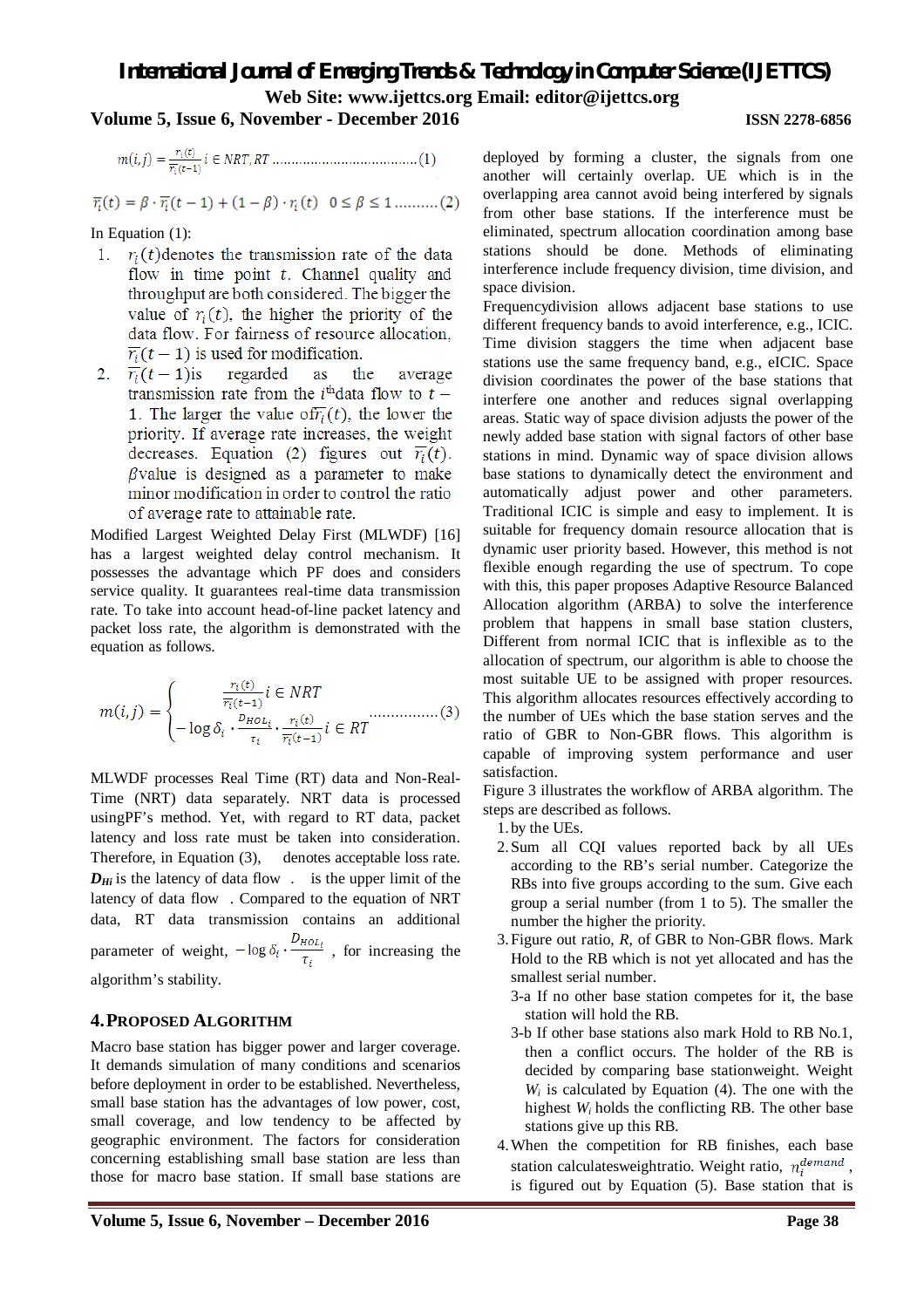#### **Volume 5, Issue 6, November - December 2016 ISSN 2278-6856**

lower than the weight ratio should select  $n_i^{demand}$ RBs randomlyand be compelled to hold them; the base station should notify adjacent base stations about the situation.

5.Repeat Step 3 to Step 4 until all RBs with a serial number are allocated.



**Figure 3** Flowchart of ARBA algorithm

| UE1              |    | UE <sub>2</sub><br>UE3 |                | eNB              |                | RBi Group        |    |                  |                |
|------------------|----|------------------------|----------------|------------------|----------------|------------------|----|------------------|----------------|
| RB1              | 5  | RB1                    | 7              | RB1              | 10             | R <sub>B1</sub>  | 22 | RB1              | 3              |
| R <sub>B2</sub>  | 10 | RB2                    | $\overline{4}$ | R <sub>B</sub> 2 | 5              | R <sub>B2</sub>  | 19 | R <sub>B</sub> 2 | 4              |
| RB <sub>3</sub>  | 2  | R <sub>B</sub> 3       | 11             | RB <sub>3</sub>  | 1              | R <sub>B</sub> 3 | 14 | RB <sub>3</sub>  | 5              |
| RB4              | 6  | R <sub>B4</sub>        | 8              | RB4              | 6              | R <sub>B4</sub>  | 20 | RB4              | 4              |
| RB <sub>5</sub>  | 8  | RB5                    | 5              | R <sub>B5</sub>  | 8              | RB5              | 21 | RB <sub>5</sub>  | 3              |
| RB <sub>6</sub>  | 4  | R <sub>B6</sub>        | 10             | R <sub>B6</sub>  | 15             | R <sub>B6</sub>  | 29 | RB <sub>6</sub>  | 1              |
| R <sub>B</sub> 7 | 16 | R <sub>B7</sub>        | 5              | R <sub>B</sub> 7 | 13             | R <sub>B7</sub>  | 34 | R <sub>B</sub> 7 | 1              |
| RB <sub>8</sub>  | 13 | R <sub>B</sub> 8       | 9              | RB <sub>8</sub>  | 6              | R <sub>B</sub> 8 | 28 | RB <sub>8</sub>  | 2              |
| RB <sub>9</sub>  | 1  | R <sub>B9</sub>        | 15             | RB9              | $\overline{c}$ | R <sub>B9</sub>  | 18 | RB9              | 5              |
| <b>RB10</b>      | 9  | <b>RB10</b>            | 13             | <b>RB10</b>      | 4              | <b>RB10</b>      | 26 | <b>RB10</b>      | $\overline{c}$ |

**Figure 4** Base station categorizes RBs into groups according to channel quality indicator (CQI).

Base station weight is calculated as follows.

$$
W_i = (\alpha \times R_i \times N_i + (1 - \alpha)(1 - R_i)) \times N_i \dots \dots \dots \dots \dots (4)
$$

In Equation (4), *i* represents the  $i^{th}$  base station. W<sup>*i*</sup> is the weight of the *i*<sup>th</sup> base station. The higher the weight, the higher the priority to possess RB.  $\alpha$  is weight coefficient, and it is set between  $0.5$  to 1.  $R_i$  stands for the current ratio of GBR flow to total data flow of the *i th* base station.  $N_i$  is the current amount of people served by the  $i^{th}$  base station.

The weight ratio for determining the amount of RBs that the base station requires is calculated as follows.

In Equation  $(5)$ , the extra amount of RBs that the base station needs is  $n_i^{demand}$ . The weight of the  $i^{\text{th}}$ base station is  $W_i$ . The sum of all base station weight is  $W_{total}$ . The total number of currently held RBs is  $n^{temp}$ . The  $i^{\text{th}}$  RB that is temporarily held by the base station is  $n_i^{hold}$ . If the computational result by the base station is  $n_i^{demand} \geq 1$ , then the base station should hold additionally an integer number of  $|n_i^{demand}|$  RBs; if  $n_i^{demand} < 1$ , then the base station does not have to hold any more RBs.

For instance, if there are three base stations,  $\alpha =$ 0.55, each base station serves 20 people, ratio,  $R$ , of GBR data flow to total data flow is  $R_1 = 0.20$ .  $R_2 = 0.43$ ,  $R_3 = 0.65$ , respectively,  $W_i$ is close to  $W_1 = 52$ ,  $W_2 = 100$ ,  $W_3 = 148$ , respectively after calculation, 10 RBs should be allocated to three base stations (in the simulation, 20MHz and 100 RBs), how much the base station favors the RBs is put into three levels (in the simulation, five groups). according to Equation  $(5)$ , the extra amount of necessary RBs are:

Presume that base station 1 calculates

$$
n_i^{demand} = \frac{52}{300} \cdot 6 - 0 = 1.04 \ge 1.
$$

Base station 1 will hold an extra RB from the same group serial number and notify the adjacent base stations that it has held an extra RB.

Presume that base station 2 calculates

$$
n_i^{demand} = \frac{100}{300} \cdot 6 - 2 = 0 < 1.
$$

Base station 2 does not need to hold more RBs. Ratio balance has been reached.

Presume that base station 3 calculates

$$
n_i^{demand} = \frac{148}{300} \cdot 6 - 3 = -0.04 < 1.
$$

Base station 3 does not need to hold more RBs. Ratio balance has been reached.

In the aforementioned example, when each base station reaches ratio balance, RB which has group serial number and is already allocated will stay unmoved. The system then starts allocating RBs of the next group.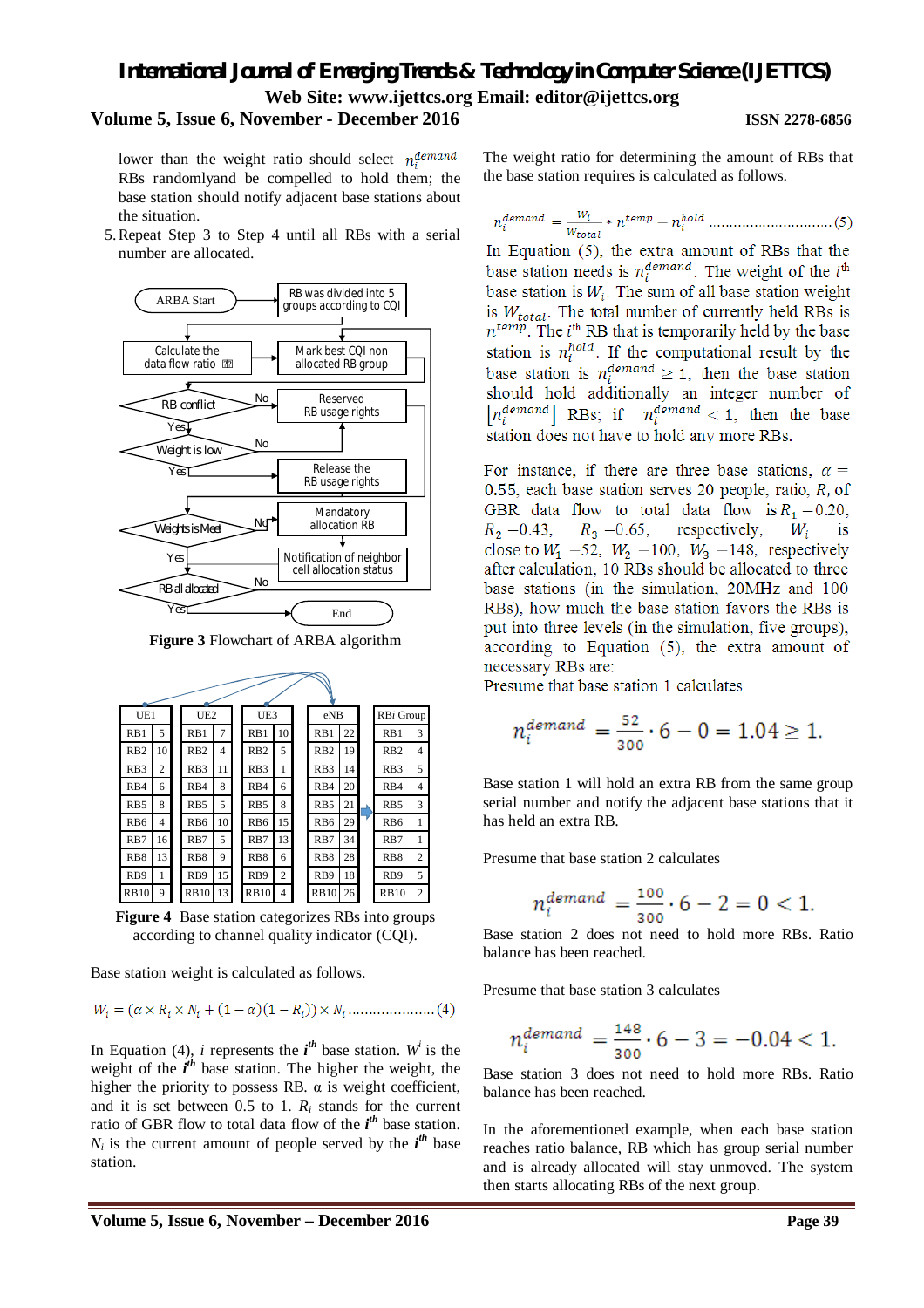Supposethat all base stations serve the same amount of people, the larger the GBR data flow of the base station, the more RBs the base station will be allocated. UEs that transfer GBR data flow should also obtain more resources. Yet, in order to pretend base station with small weight from being allocated with no RB, the weight ratio balance here is brought into effect to allow more reasonable resource allocation.

### **5.PERFORMANCE VALIDATION AND RESULTS**

#### **5.1 Simulation architecture and parameter settings**

Figure 5 shows a flowchart of the simulation. The system first detects the nearby base stations to know which spectrum resources are conflicting and then proposes a simulation to solve the interference among base stations. Next, the system performs the ARBA mechanism we propose in this paper and the ICIC mechanism. After initial allocation of RBs has finished, base station then uses PF and MLWDF packet scheduling algorithms respectively to assign RBs to UEs.



**Figure 5** Flowchart of the simulation architecture

Table 1 shows the parameters of the simulation, which are number of base station, base station power, coverage, path loss, shadow fading, system bandwidth, number of RB, length of frame, number of symbol, and modulation and code scheme.

**Table 1**:PHY layer parameters (Source of information:  $20P$ 

| Parameter                         | Value                                                                    |
|-----------------------------------|--------------------------------------------------------------------------|
| Number of small-cell in a cluster | 3, 5, 7                                                                  |
| Marco-Cell transmission           | 46dBm                                                                    |
| Marco-Cell coverage               | 1000m radius                                                             |
| Small-Cell transmission           | 30dBm                                                                    |
| Small-Cell coverage               | 100 <sub>m</sub>                                                         |
| Path Loss                         | 128.1+37.6log10(R),R:km                                                  |
| <b>Fast Fading</b>                | log-normal shadow fading(8dB)                                            |
| <b>System Bandwidth</b>           | 20MHz                                                                    |
| Number of Resource Block          | 100                                                                      |
| Length of Frame                   | 10ms                                                                     |
| Number of symbol per slot         |                                                                          |
| MCS(Modulation and Codec Scheme)  | Modulation:<br>BPSK, QPSK, 16QAM, 64QAM<br>Code Rate: 1/2, 2/3, 3/4, 5/6 |

A single image in a video stream is termed a Frame. Video stream transmission of QCI=2, as shown in Figure 2, requires Frame per Second (FPS) to be more than 25 so as to provide consistency of the video. If clearer image quality is desired, then FPS should be even higher. Table 2 shows the parameters of video stream transmission of the simulation. When FPS is 25, the video plays 25 images per second. The interval between images is 40ms. Each image needs 8 packets to be transmitted.

| $\mathbf{r}$ and $\mathbf{r}$ , where see called the set of a set of $\mathbf{r}$ |                  |
|-----------------------------------------------------------------------------------|------------------|
| Component                                                                         | Parameters       |
| Inter-arrival time between frames                                                 | 40 <sub>ms</sub> |
| FPS(Frame Per Second)                                                             | 25               |
| Number of Packets in a Frame                                                      | 8                |
| <b>AVG Bit Rate</b>                                                               | 2.3Mbps          |
| Packet Size                                                                       | Mean:1250Byte    |
| Inter-arrival time between packets                                                | Mean:5ms         |

**Table 2**: Video stream model parameters

#### **5.2 Simulation data and discussion**

In this paper, we presume that there is no latency of X2 interface transmission between base stations and the buffer size of base station is not considered. The system is written in  $C/C++$  to simulate ICIC and ARBA algorithms. The number of adjacent base stations is 3 to 7. The validation indicators are throughput, fairness, and satisfaction for evaluating and comparing the advantages and disadvantages of the algorithms.

#### **5.2.1 Throughput**

Table 3 shows the parameter value with respect to three base stationswhile GBR rate stays fixed and the number of UE differs.

Figure 6 shows the throughput results of MLWDF downlink scheduling mechanism in combination with ARBA algorithm and ICIC algorithm, respectively. Base stations adopting ARBA algorithm are allocated with more resource and generate higher throughput as UE number increases. Base stations adopting ICIC algorithm are relatively worse in resource and throughput. Figure 7 shows the throughput results of PF downlink mechanism in combination with ARBA algorithm and ICIC algorithm, respectively. The result coincides with which shown in Figure 7. The higher the UE number, the higher the base station throughput.

**Table 3**:Parameter valueof each base station; GBR rate is fixed.

| Serial number<br>of base station | Number of UE | <b>GBR</b> rate |
|----------------------------------|--------------|-----------------|
|                                  |              | 0.8             |
|                                  |              | 0 8             |
|                                  |              |                 |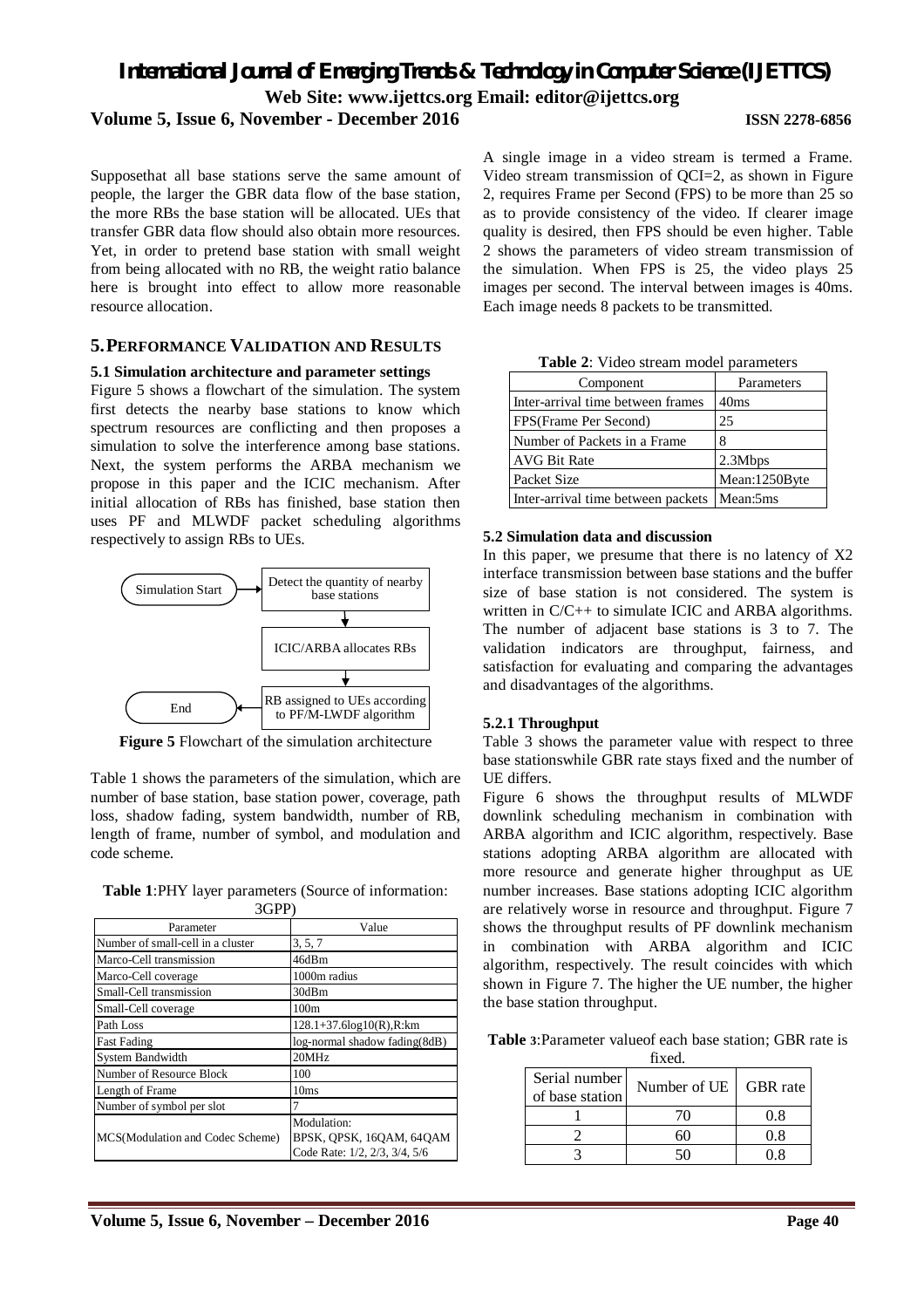## **Volume 5, Issue 6, November - December 2016 ISSN 2278-6856**

#### 95.1 95.6 85.8 86.9 104.6 98.8 60.0 70.0  $80.0$  $90.0$ 100.0 110.0 Cell 1 Cell 2 Cell 3 Throughput ICIC-M-LWDF ARBA-M-LWDF Mbps

**Figure 6** Downlink throughput while GBR rate is fixed.



**Figure 7**Downlink throughput while GBR rate is fixed.

Figure 8 shows the system allocation rate generated by MLWDF and PF downlink algorithms while GBR is fixed but UE varies. MLWDF generates higher system allocation rate, up to 86.7%, no matter ARBA or ICIC is adopted by UEs of GBR flow. In this case, GBR service quality is guaranteed. However, as to total system throughput, the ARBA-PF algorithm proposed in this paper produces the highest throughput. The transmission quality of GBR flow is better guaranteed. Figure 9 shows the comparison of throughput among different algorithms while GBR rate is fixed.



**Figure 8**System throughput rate of the algorithms while GBR rate is fixed.



**Figure 9**Comparison of system throughput among the algorithms while GBT rate is fixed.

Figure 4 shows the parameter value of the simulation with respect to three base stations while GBR rate varies and UE number is fixed.

Figure 10 shows the simulation results using MLWDF mechanism in combination with ARBA algorithm and ICIC algorithm, respectively. Base station that has higher GBR rate generates better throughput when combining ARBA algorithm. The throughput generated by the three base stations which have adoptedICIC algorithm don'thave much difference among one another. This figure again gives clear evidence that ARBA algorithm is able to guarantee GBR packet transmission, which is more time sensitive.

**Table 4**: Parameter value of the simulation while UE number is fixed.

| Serial number   | 11 8111001 1911 A.O.<br>Number of UE | GBR rate |  |
|-----------------|--------------------------------------|----------|--|
| of base station |                                      |          |  |
|                 |                                      | () 9     |  |
|                 |                                      | 0.6      |  |
|                 |                                      |          |  |



**Figure 10** Throughput of the scheduling algorithms while UE number is fixed.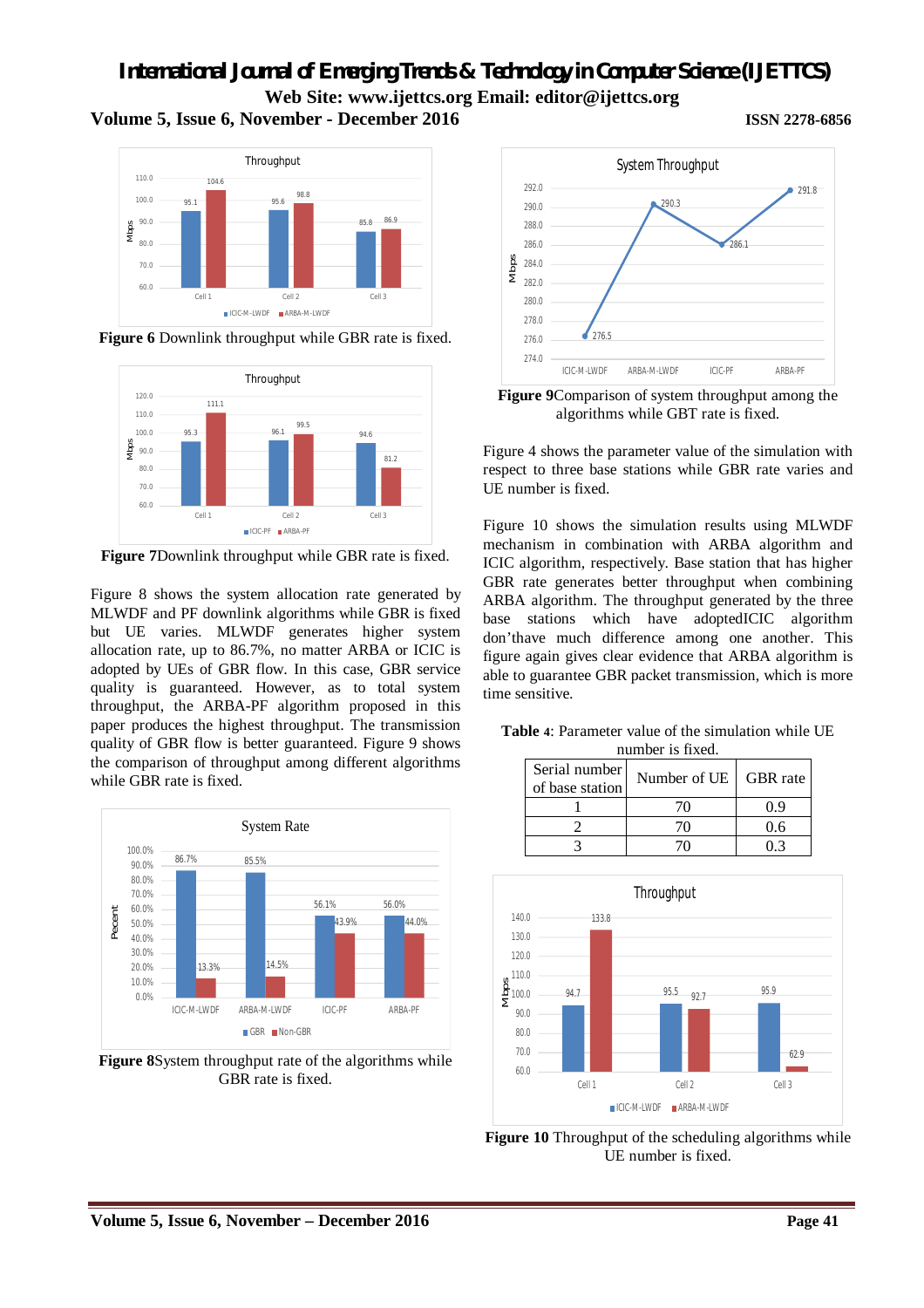## **Volume 5, Issue 6, November - December 2016 ISSN 2278-6856**

Figure 11 shows the throughput results of the simulation using PF downlink scheduling mechanism with the combination of ARBA algorithm and ICIC algorithm, respectively. With ARBA algorithm, base stations which have higher GBR rate still generate better throughput. However, the difference in throughput among the three base stations is smaller than the result of employing MLWDF downlink scheduling mechanism. The throughput is less influenced by GBR rate. The throughput generated by the three base stations using ICIC algorithms don't have much difference among one another, either. In conclusion, ARBA algorithm certainly has the ability to guarantee GBR packet transmission, which is more time sensitive.



**Figure 11** Throughput of the scheduling algorithms while UE number is fixed.

Figure 12 shows system throughput generated by MCWDF and PF downlink scheduling algorithms while GBR rate varies but UE number is fixed. UEs of GBR flow transferred with MLWDF obtain more system rate, both in ARBA and ICIC mechanisms, up to 92.9% maximum. The service quality of GBR is guaranteed. Total system rate is less affected by GBR rate; its slope is close to the number of UEs. The system rate generated by different algorithms and scheduling mechanisms have even fewer differences among one another. Nevertheless, with regard to overall system throughput, the proposed ARBA algorithm still outperforms ICIC. Under such circumstances, we can see that MLWDF can better guarantee the service quality of GBR flow; ARBA algorithm can produce the best overall system throughput. Figure 13 is a comparison of system throughput among different scheduling algorithms while UE number is fixed.



**Figure 12**System throughput rate of the scheduling algorithms while UE number is fixed.



**Figure 13** Comparison of throughputamong different scheduling algorithms while UE number is fixed.

Table 5 shows the parameter valuewith respect to three types of base station quantity while the number of UE is fixed and GBR rate varies.

Figure 14 shows throughput change using MLWDF mechanism in combination with ABRA and ICIC algorithm, respectively, while the number of base stations is 3, 5, and 7, respectively, the number of UEs is 70, and GBR rate varies. When the number of base stations is 3, there is not much difference in throughput between ARBA and ICIC algorithms. When the number of base stations is increased to 5, the throughput generated by ARBA algorithm remains the highest. When the number of base stations is increased to 7, the throughput generated by ARBA algorithm surpasses others significantly. Hence, it is proved that ARBA algorithm is capable of raising base station overall throughput.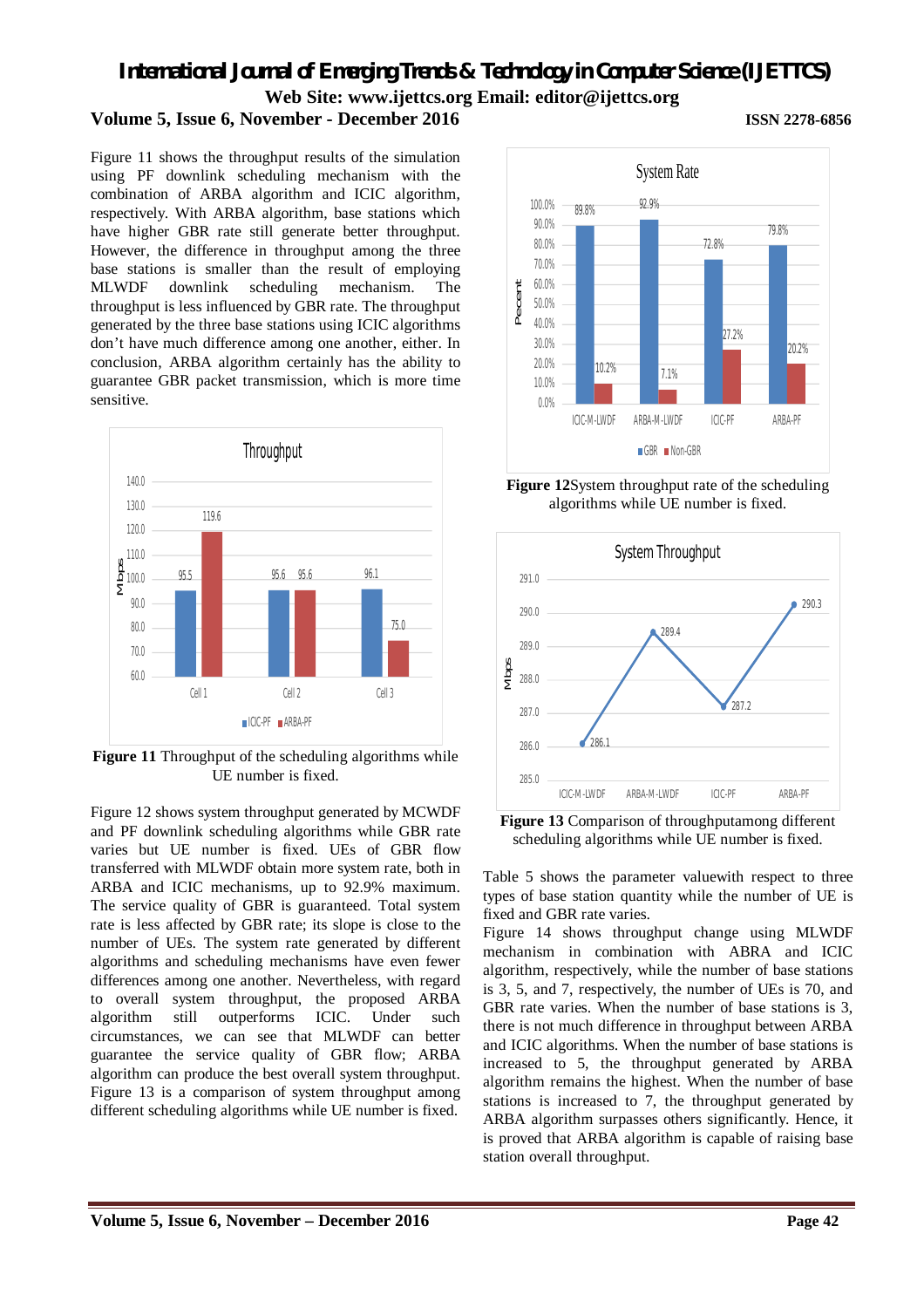**Table 5**:Parameter value of each base station while UE number is fixed.

|                                  | пишлет ту плеч.       |     |
|----------------------------------|-----------------------|-----|
| Serial number<br>of base station | Number of UE GBR rate |     |
| 1                                | 70                    | 0.9 |
| 2                                | 70                    | 0.8 |
| 3                                | 70                    | 0.7 |
| 4                                | 70                    | 0.6 |
| 5                                | 70                    | 0.5 |
| 6                                | 70                    | 0.4 |
|                                  | 70                    | 0.3 |





Table 6 shows parameter value with respect to three types of base station quantity while the number of UE varies, and GBR rate staysfixed.

Fig 15 shows the throughput generatedby MLWDF downlink scheduling mechanism combining ARBA algorithm and ICIC algorithm, respectively while base station number is 3, 5, and, 7, respectively, the GBR rate of each base station is identical and the number of UE varies. When the number of base station is 3, the throughput generated by different algorithms does not show much difference among one another. When the number of base station is increased to 5 and 7, it is proved as shown that ARBA algorithm can produce better throughput

| Serial number<br>of base station | Number of UE | <b>GBR</b> rate |
|----------------------------------|--------------|-----------------|
|                                  | 70           | 0.8             |
| 2                                | 60           | 0.8             |
| 3                                | 50           | 0.8             |
|                                  | 40           | 0.8             |
| 5                                | 30           | 0.8             |
| 6                                | 20           | 0.8             |
|                                  | 10           | $0.8\,$         |



**Figure 15** Throughput change of various scheduling algorithms with respect to different base station numbers while GBR rate is fixed.

#### **5.2.2 User fairness**

Resource allocation fairness of the simulation system is calculated according to Jain Index [17] algorithm, as follows.

*User Fairness Index* = 
$$
\frac{(\sum_{j=1}^{n} User\_throughput_j)^2}{n \times \sum_{j=1}^{n} User_{throughput_j}^2}
$$
......(6)

In Equation (6), n refers toUE number. User\_throughput<sub>i</sub> refers to each UE's throughput, the value of whichis between 0 to 1. The closer it is to 1, the fairer the allocation.

Table 7 shows parameter valuewith respect to three types of base station amount while UE number varies and GBR rate is fixed.

Figure 16 shows fairness change of GBR flow produced by ARBA algorithm and ICIC algorithm in combination with MLWDF mechanism and PF mechanism, respectively, while the number of base stations is 3, 5, and 7,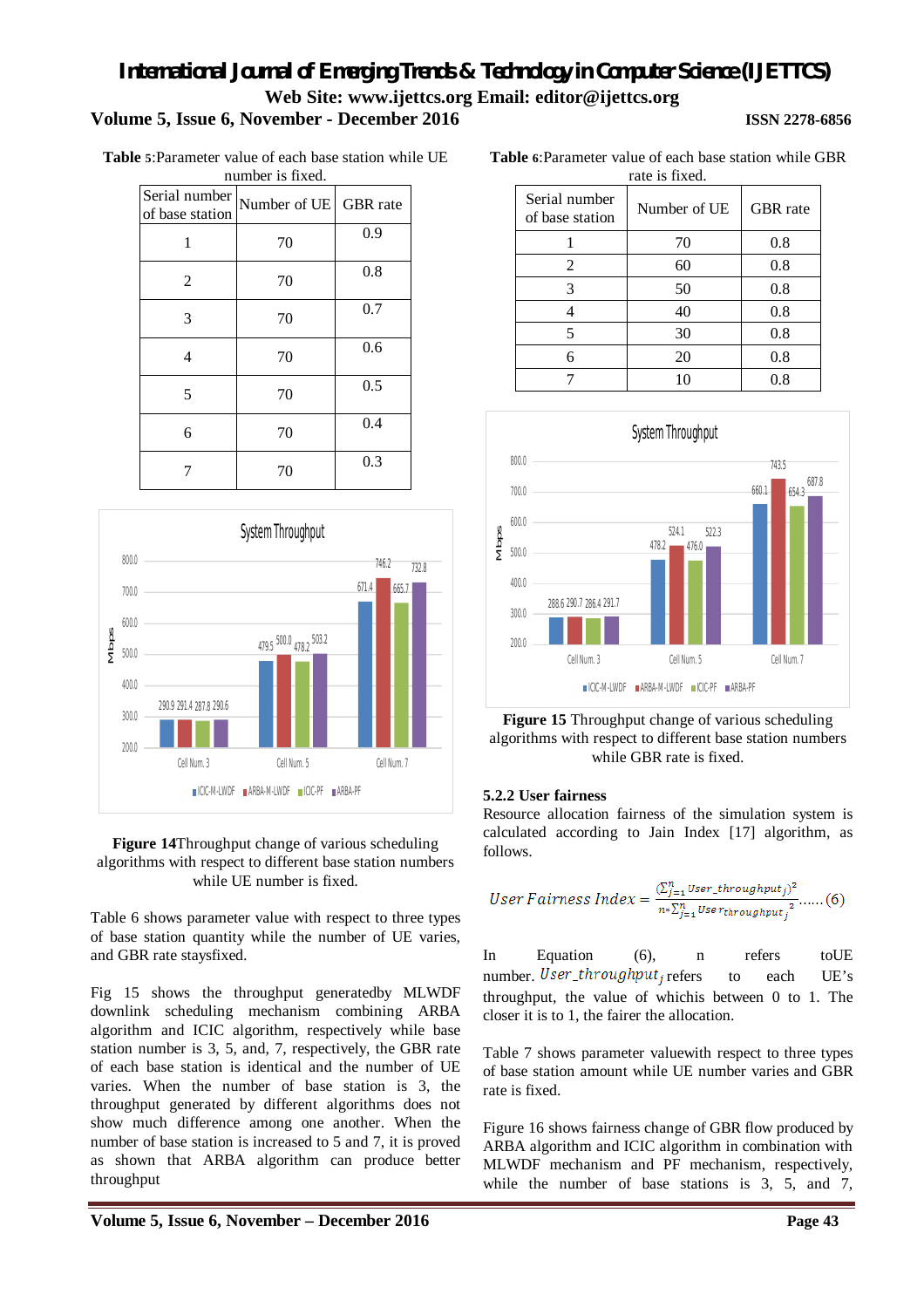## **Volume 5, Issue 6, November - December 2016 ISSN 2278-6856**

respectively. Employing ABRA algorithm in combination with either MLWDF or PF algorithm can both remain higher degree of fairness as the number of base stations increases. On the other hand, by comparing the simulation results in accordance with the serial number of the base station, it is even more evident that the results of ARBAbased simulation show higher degree of fairness. Among them, ARBA-PF scheduling mechanism is especially satisfactory on fairness. Figure 17 shows fairness change of various cell number with respect to different scheduling mechanisms. In multi-cell environment, ARBA mechanism remains better on fairness

.**Table 7:** Parametervalue of each base station in fairness simulation while GBR rate is fixed.

| Serial number<br>of base station | Number of UE | GBR rate |
|----------------------------------|--------------|----------|
|                                  | 70           | 0.8      |
| 2                                | 60           | 0.8      |
| 3                                | 50           | 0.8      |
| 4                                | 40           | 0.8      |
| 5                                | 30           | 0.8      |
| 6                                | 20           | 0.8      |
|                                  | 10           | 0.8      |



**Figure 16** Fairness change of GBR flow of various scheduling mechanisms with respect to different cell numbers.



**Figure 17** Fairness change of GBR flow of various cell numbers with respect to different scheduling mechanisms.

Figure 18 shows parameter value with respect to three types of base station quantity while UE number varies but GBR rate remains the same.

Inspection on the fairness change of Non-GBR flow produced by MLWDF mechanism and PF mechanism with respect to 3, 5, and 7 base stations shows that ARBA generates better in fairness than ICIC. On the other hand, inspection by comparing the simulation results in accordance with the serial number of base station indicates again that ARBA-based algorithms perform better in fairness. Among them, ARBA-PF scheduling mechanism is the fairest. Figure 19 shows fairness change of Non-GBR flow of various cell numbers with respect to different scheduling algorithms. In multi-cell environment, ARBA mechanism provides better fairness.



**Figure 18** Fairness change of Non-GBR flow of various algorithms with respect to different cell numbers.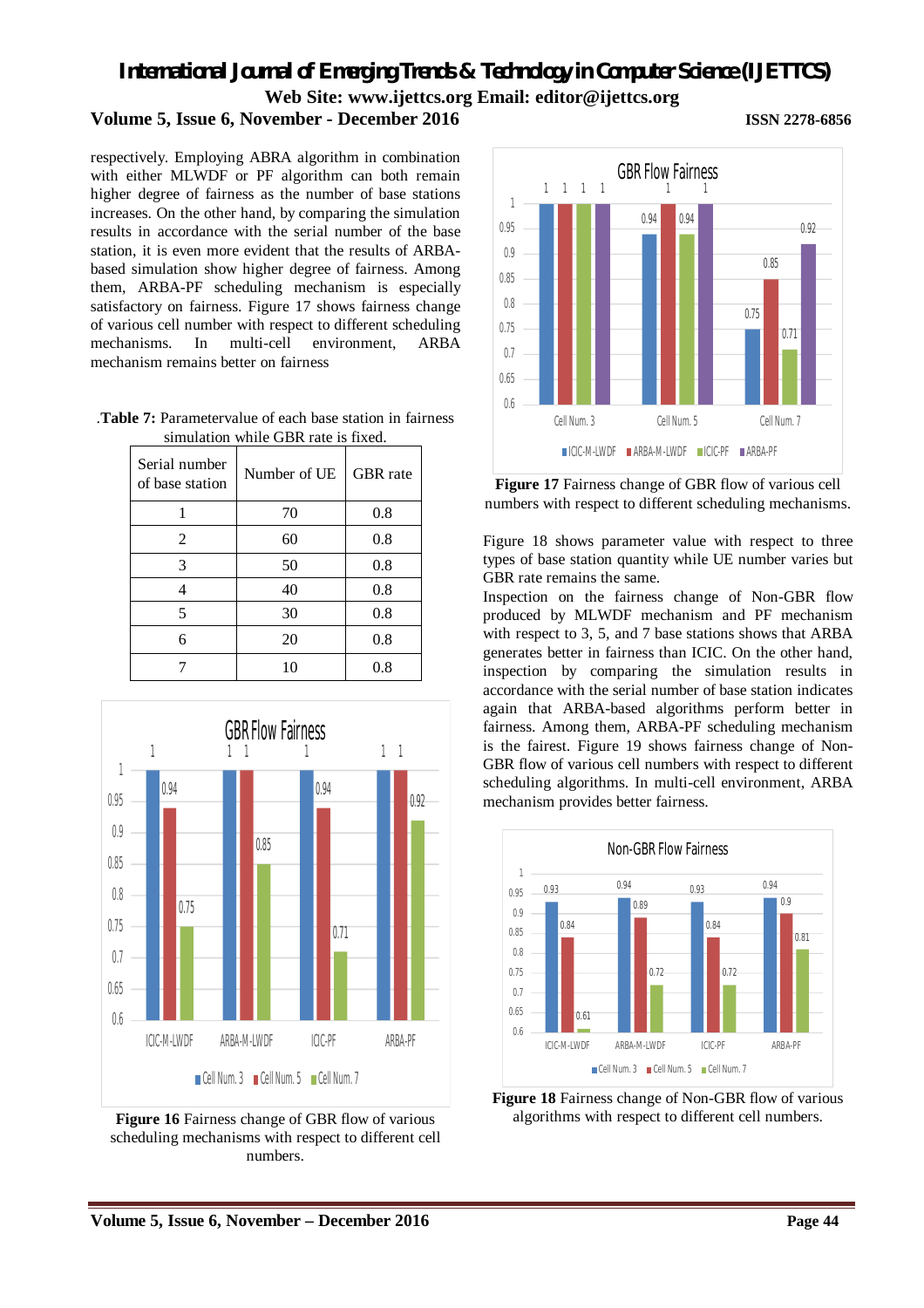

**Figure 19** Fairness change of Non-GBR flow of various cell numbers with respect to different scheduling algorithms.

#### **5.2.3 Satisfaction**

Satisfaction is a quantized indicator. From an individual user's point of view, if an user needs 5Mbps and the system provides 5Mbps, the satisfaction is 100% because the supply equals the demand. If the user needs 5Mbps but the system provides only 4Mbps of transmission rate, the satisfaction is only 80% because the supply is below the demand. The satisfaction is low. Quantized calculation of satisfaction can be figured out by dividing demand by supply (most algorithms set the upper limit of the value to 1.) [18] therefore, the calculation of GBR user satisfaction in the simulation cen be written as follows.

$$
Sat_{GBR} = \frac{RB_{GBR\_use}}{RB_{GBR}}\tag{7}
$$

In Equation (7),  $RB_{BFR \text{MSE}}$  is the amount of transmission data of GRB user,  $RB_{GBR}$  denotes the minimum amount of data guaranteedby GBR. The average  $RB_{\text{CBR}}$  of video in the simulation is set to 2.3 Mbps.

Table 8 shows parameter value of each base station in satisfaction simulation while UE number is different but GBR rate is the same.

Figure 20 shows the satisfaction results generated by ARBA algorithm and ICIC algorithm in combination with MLWDF and PF downlink scheduling mechanisms, respectively while base station number is 3, 5, and 7, respectively, UE number varies but GBR rate remains fixed. ARBA algorithm evidently performs better in satisfaction. Since ARBA algorithm contains GBR rate indicator, base station can obtain more GBR flow data, resulting in better satisfaction from GBR UE. In Figure 21, it is even clearer. Because of ARBA algorithm, base station is able to have more GBR flow resource. Satisfaction provided by ARBA-based algorithms surpass those by ICIC-based algorithms, especially in multiple base station environment.

**Table 8:** Parameter value of each user in the satisfaction simulation while GBR rate is fixed.

|                                  | shindhunon winne ODIX rute is macu. |          |
|----------------------------------|-------------------------------------|----------|
| Serial number<br>of base station | UE number                           | GBR rate |
|                                  | 70                                  | 0.8      |
| $\overline{2}$                   | 60                                  | 0.8      |
| 3                                | 50                                  | 0.8      |
| 4                                | 40                                  | 0.8      |
| 5                                | 30                                  | 0.8      |
| 6                                | 20                                  | 0.8      |
|                                  | 10                                  | 0.8      |



**Figure 20** Satisfaction change of various scheduling algorithms with respect to different cell numbers while GBR rate is fixed.



**Figure 21** Satisfaction change of different cell numbers with respect to various scheduling algorithms while GBR rate is fixed.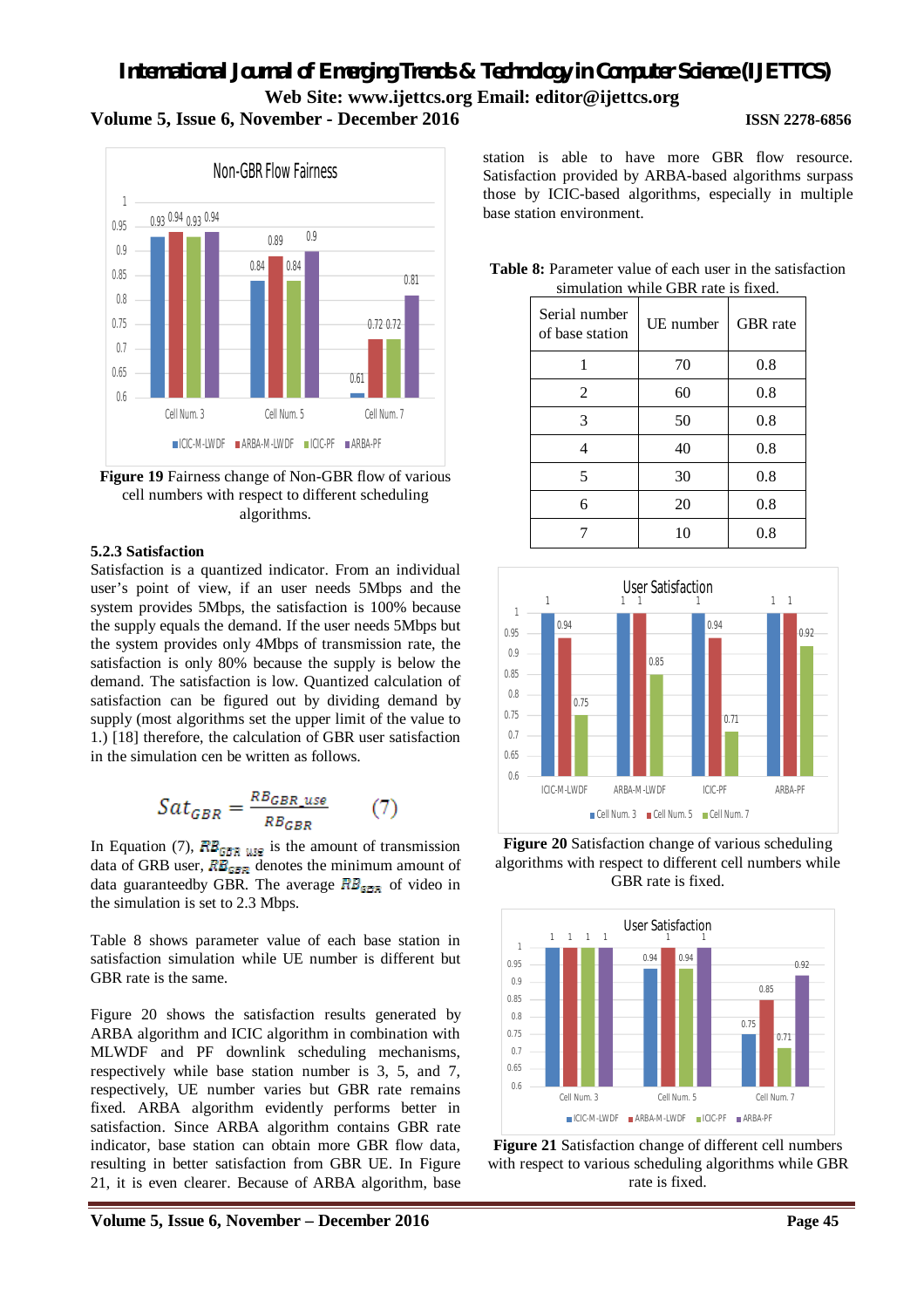## **Volume 5, Issue 6, November - December 2016 ISSN 2278-6856**

Table 9 shows parameter value of each base station while UE number is the same but GBR rate varies.

Figure 22 shows the simulation results of ARBA algorithm and ICIC algorithm in combination with MLWDF and PF downlink scheduling mechanisms, respectively with respect to 3, 5, and 7 base stations. ARBA algorithm combining MLWDF scheduling mechanism generates better performance. Also because of GBR rate in weight, base station can obtain more GBR flow resource when UE number remains the same. MLWDF scheduling mechanism provides better satisfaction when combining ARBA than ICIC. In Figure 23, it is also found that ARBA algorithm combining PF mechanism does not present better performance than ICIC algorithm as it does in other indicator simulations in this paper.

| <b>Table 9:</b> Parameter value of each base station in the |
|-------------------------------------------------------------|
| satisfaction simulation while UE number is fixed.           |

| Serial number<br>of base station | UE number | <b>GBR</b> rate |
|----------------------------------|-----------|-----------------|
|                                  | 70        | 0.9             |
| 2                                | 70        | 0.8             |
| 3                                | 70        | 0.7             |
|                                  | 70        | 0.6             |
| 5                                | 70        | 0.5             |
| 6                                | 70        | 0.4             |
|                                  | 70        | 0.3             |



**Figure 22** Satisfaction change of various algorithms with respect to different cell numbers while UE number is fixed.





**Figure 23** Satisfaction change of various algorithms with respect to different cell numbers while UE number is fixed.

Performance analysis basing on satisfaction indicator shows that when UE number is different but GBR rate is the same, all ARBA-based scheduling algorithms outperform ICIC-based algorithms. The performance of ARBA algorithm is less affected by UE number when GBR rate is high. It can perform better especially in multi base station interference environment. On the contrary, ARBA algorithm combining PF scheduling mechanism is unable to show its performance potential when UE number is the same but GBR rate is different. It is because the amount of base station is small and the interference is not serious. However, this mechanism performs well in environment where the amount of base station is large and the interference is serious.

#### **6.CONCLUSIONS**

To deal with environment facing poor signal transmission, overall throughput boost and satisfaction improvement have been common research topics. ARBA algorithm proposed in this paper is more advantageous and able to obtain better achievementsin poor single environment. However, to satisfy large demand for internet connection from users nowadays, and to respond to the development of mobile communication networks, massive deployment of small base stations will be a possibility in the future. Interference among small base stations in a cluster will be an important issue subsequently. This paper proposes Adaptive Resource Balanced Allocation (ARBA) algorithm to cope with inter-cell interference in a cluster. The algorithm has been proved to improve the inflexibility of spectrum usage of ICIC, allocate resource to the most favorable base station, and significantly boost the overall system performance. Additionally, this algorithm joins weight ratio balance mechanism, with which the system is able to reserve some resource for disadvantaged base stations and keep resource allocation fair. Satisfaction is thereby improved. ARBA algorithm outperforms ICIC no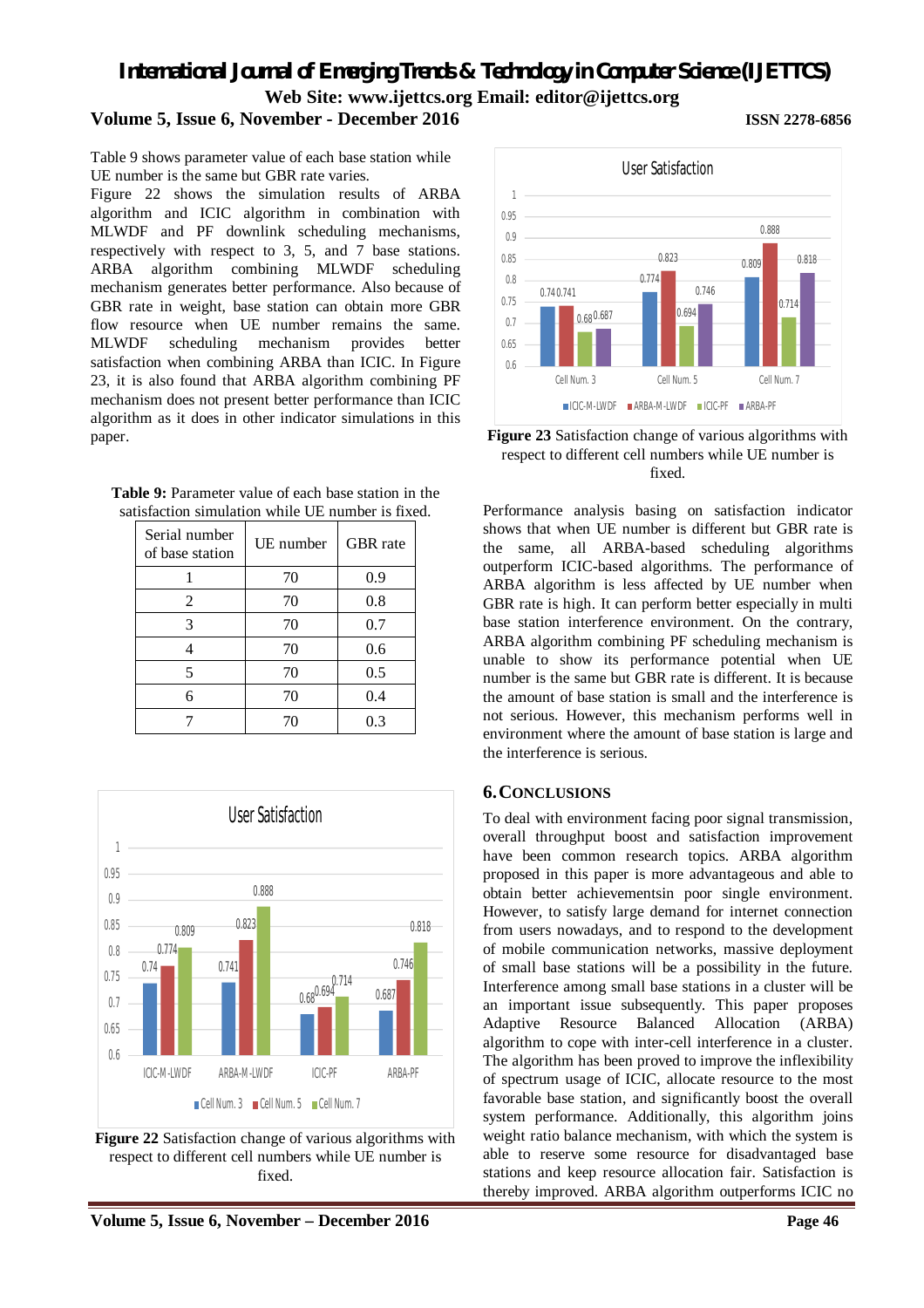**Volume 5, Issue 6, November - December 2016 ISSN 2278-6856**

matter which packet scheduling algorithm is adopted, as we can see from the results of the simulations. In the future, user quantity will rocket, and killer application is going to appear in our communication environment. Various types of data flow and massive UEs which cluster rapidly will be a big challenge to work of resource allocation and anti-interference.

## **REFRENCES**

- [1] S. Sesia, I. Toufik, and M. Baker, "LTE, The UMTS Long Term Evolution: From Theory to Practice," WILEY-INTERSCIENCE, Apr. 2009
- [2] Stefan Parkvall, Anders FurusKar, and Erik Dahlman, Ericsson Research, "Evolution of LTE toward IMT-Advanced," IEEE Communications Magazine, Vol 49, February 2011, pp. 84-91.
- [3] Mohammed Abduljawad M. Al-Shibly, Mohamed HadiHabaebi and JalelChebil, "Carrier Aggregation in Long Term Evolution-Advanced," 2012 IEEE Control and System Graduate Research Colloquium, IEEE, July 2012, pp. 154–159.
- [4] H. Taoka, S. Nagata, K. Takeda, Y. Kakishima, X. She, K. Kusume, "Special Articles on LTE-Adcanced Technology - Ongoing Evolution of LTE toward IMT-Advanced - MIMO and CoMP in LTE-Advanced," NTT DOCOMO Technical Journal Vol. 12 no. 2, pp. 20-28.
- [5] G. Bauch, "MIMO Technologies for the Wireless Future," Proc. International symposium on Personal Indoor and Mobile Radio Communications, IEEE, Sept. 2008, pp. 1-6.
- [6] Daewon Lee, Geoffrey Ye Li, Suwen Tang, "Intercell Interference Coordination for LTE Systems," IEEE Transactions on Vehicular Technology, 2013, pp.4408-4420.
- [7] Xin Tao, Zhifeng Zhao, Rongpeng Li, Jacques Palicot, HonggangZhang,"Downlink interference minimization in cognitive LTE-femtocell networks," IEEE/CIC International Conference on Communications in China (ICCC), 2013, pp.124- 129.
- [8] Mohamad Yassin, Youssef Dirani, Marc Ibrahim, SamerLahoud, Dany Mezher, Bernard Cousin,"A novel dynamic inter-cell interference coordination technique for LTE networks," IEEE 26th Annual International Symposium on Personal, Indoor, and Mobile Radio Communications (PIMRC), 2015, pp.1380-1385.
- [9] RafinaDestiartiAinul, Hani'ahMahmudah, Ari Wijayanti,"Scheduling schemes of time and frequency resource allocation for interference coordination method based on user priority in LTEfemtocell," IEEE International Electronics Symposium (IES), 2015, pp.178-182.
- [10] M. ASSAAD, "Optimal Fractional Frequency Reuse (FFR) in Multicellular OFDMA System," 68th

Vehicular Technology Conference VTC, IEEE, Fall 2008

- [11] C.M. NECKER, "Local interference coordination in cellular OFDMA networks," IEEE 66th Vehicular Technology Conference, VTC-2007 Fall, IEEE, 2007.
- [12] Kun Dong, Hui Tian, Xingmin Li, Qiaoyun Sun, "A Distributed Inter-Cell Interference Coordination Scheme in Downlink Multicell OFDMA Systems," 2010 7th IEEE Consumer Communications and Networking Conference, pp.1-5.
- [13] S. N. Donthi and N. B. Mehta, "Joint performance analysis of channel quality indicator feedback schemes and frequency-domain scheduling for lte," IEEE Transactions on Vehicular Technology, vol. 60, no. 7, June 2011, pp. 3096–3109.
- [14] 3GPP ,"Tech. Specif. Group Services and System Aspects - Policy and charging control architecture (Release 9," 3GPP TS 23.203.
- [15] J. M. Holtzman, "Asymptotic analysis of proportional fair algorithm," in 2001 12th IEEE International Symposium on Personal Indoor and Mobile Radio Communications, vol. 2, Oct. 2001, pp. F–33.
- [16] M. Andrews, K. Kumaran, K. Ramanan, A. Stolyar, P. Whiting, and R. Vijayakumar, "Providing quality of service over a shared wireless link," IEEE Communications magazine, , vol. 39 Feb. 2001, no. 2, pp. 150–154.
- [17] R. Jain, D.-M. Chiu, and W. Hawe, "A quantitative measure of fairness and discrimination for resource allocation in shared computer systems," DEC Research Report TR-301.
- [18] P.-C. Zheng, S.-J. Jia, H.-T. Song and X.-L. Mo, "QoS guaranteedpacket scheduling algorithm for LTE uplink systems,"Journal of University of Electronic Science and Technology of China, vol. 38, no. 2, March 2009, pp. 186-189.

#### **AUTHORS**



**Jung-ShyrWu** received the Ph.D. in electrical engineeringfrom the University of Calgary, Calgary, AB,Canada, in 1989.

He is a Full Professor with the Graduate Instituteof Communication Engineering,

National CentralUniversity, Chung-Li, Taiwan. His research interestsinclude computer networks, wireless networks, mobilecommunication, and queueing theory.